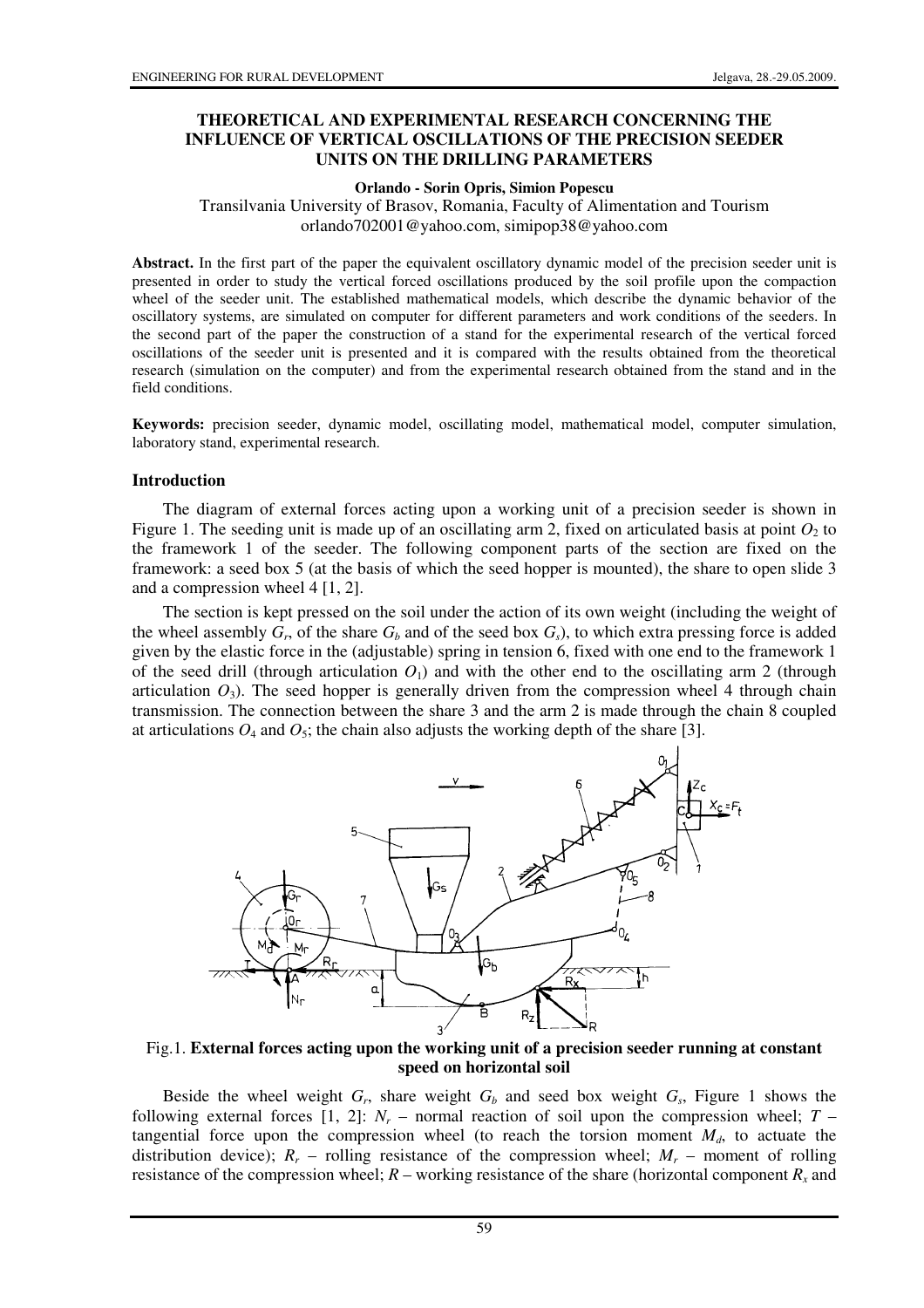vertical component  $R_z$ );  $Z_c$  – pressing force of the section upon the seed drill frame;  $F_t = X_c$  –tractive force of the seeder unit ( given by the forces balance equation to traction:  $F_t = R_r + T_d + R_x$ )

#### **Materials and methods**

## **1. Dynamic and mathematical modeling of the seeder unit**

The equivalent oscillatory dynamic model of the seeder unit for study of forced oscillations produced by the soil profile upon the compaction wheel is shown in Figure 1 [2]. Taking into account the oscillatory mass of a sowing unit, its dynamic model for the study of forced oscillations the following notations were made:

- $m<sub>O</sub>$  oscillatory mass of the sowing unit;
- $\bullet$   $m_c$  mass of the frame participating on a sowing unit;
- $c_e$  equivalent viscous damping constant of the sowing unit damper;
- $k_e$  equivalent elastic constant of the unit pressing spring;
- $\bullet$   $k_{rs}$  elastic rigidity of the contact between the compaction wheel and the soil;
- $\bullet$   $c_{rs}$  viscous rigidity of the contact between the compaction wheel and the soil.

In the process of the seeder unit movement during the work, the following forces act upon the compaction wheel:

- $F_{s,arc} = K_e z_{st}$  static force in the spring (where  $Z_{st}$  represents static pre-stressing of the spring system);
- $F_d = h_o(k_e \sin \omega_p t + \omega_p c_e \cos \omega_p t)$  dynamic force of the springs and dampers which act upon the compaction wheel during the work (in the case of the unit equipped only with springs without dampers) the second term disappears;
- $F_p = -F_o \sin \omega_p t$  perturbation force of the soil that impresses the unit vertical oscillations.



## Fig. 2. **Equivalent oscillatory dynamic model of the seeder unit for study of forced oscillations produced by the soil profile upon the compaction wheel**

By summing up these forces, the normal reaction of the soil results upon the compaction wheel during the work *Nr* (which is not represented on the scheme in Fig.1):

$$
N_r = m_o g + k_e z_{st} + h_o (k_e \sin \omega_p t + \omega_p c_e \cos \omega_p t) - F_o \sin \omega_p t. \tag{1}
$$

For the purpose of compaction wheel stability during the work, it is necessary for the soil reaction *N<sub>r</sub>* to be permanently positive, that is:  $N_r \ge 0$  [1, 2].

#### **2. Experimental research under conditions of stand simulation**

In order to reproduce as accurately as possible the oscillations of the seeder units and the dependence between the parameters of these oscillations as well as the seeding precision, a stand was built to study them under laboratory conditions (Fig. 3) [2].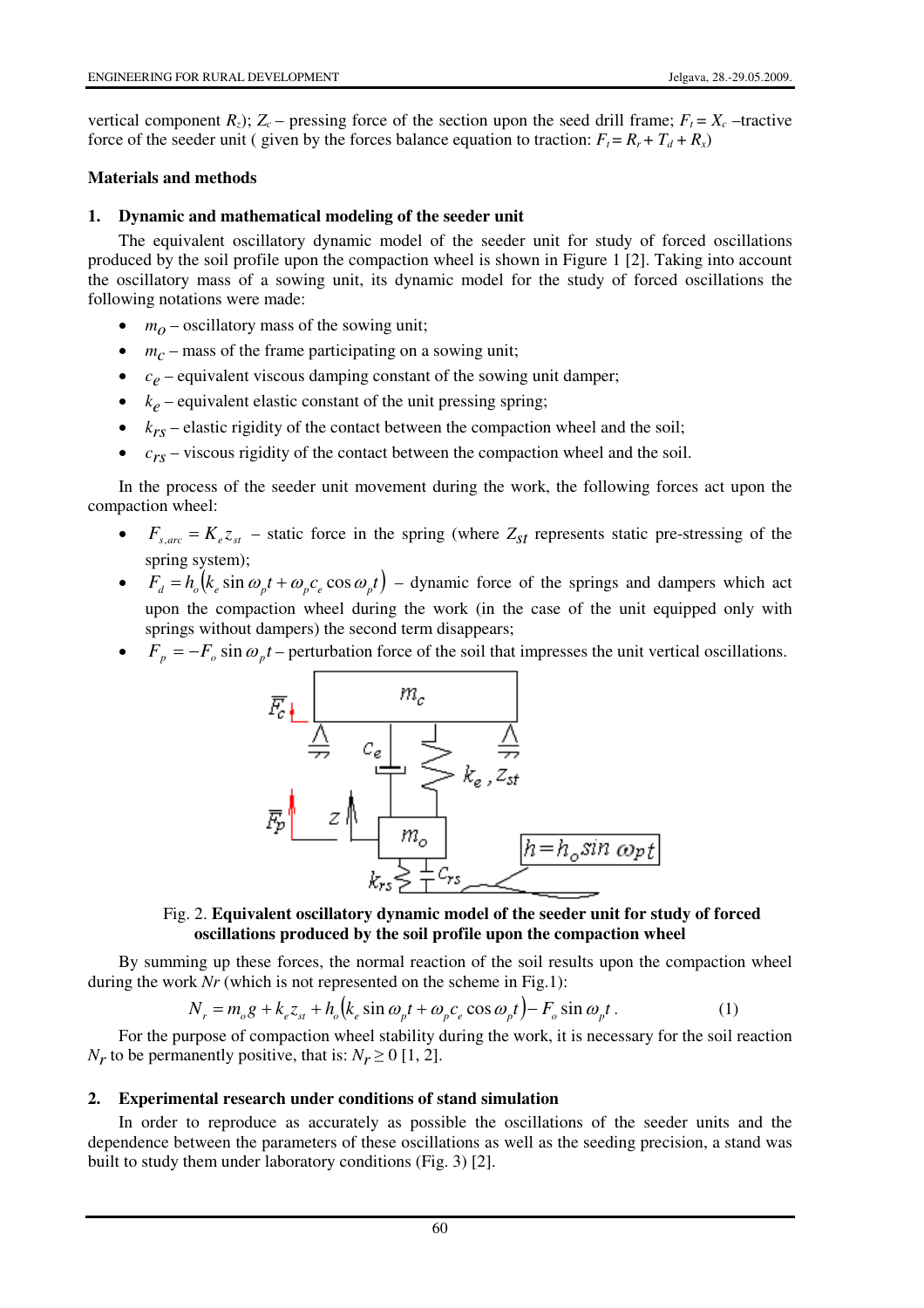The settlement wheel 1 is supported by the driving wheel *10* fixed at the end of the reciprocating lever *8* (articulated in  $O_6$ ) on the stand frame, being activated by the electrical motor  $M_2$ , by means of a V-shaped belt *9*. In order to produce the harmonic oscillations of the settlement wheel 1 we created an eccentric mechanism, consisting of an electrical motor  $M_1$ , which transmits motion to an oscillating lever 14 using the V-shaped belt 13. This mechanism provides vertical oscillations to the settlement wheel, equivalent to the random oscillations in the field, based on a previous established program, and its amplitude is adjustable due to the eccentric mechanism.



Fig.3. **Diagram of the stand for experimental testing of the seeder unit:** 

1 – settling wheel; 2 – fork; 3 – share; 4 – chain; 5-oscillatory arms; 6 – spring system (or springs + viscous dampers); 7 – seed box; 8 – oscillatory lever; 9 – trapezoidal belt for operating the rolling system; 10 – roll (rolling system); 11 – oscillatory mechanism plate (adjustable); 12 – fixing screws by contact pressure of the oscillatory mechanism; 13 – trapezoidal belt for acting the oscillatory finger; 14 – oscillatory finger; 15 – fixed frame of oscillatory mechanism;  $M_1$  – electric motor of the oscillatory mechanism;  $M_2$  – electric motor of the rolling system;  $m_e$  – balance mass of the oscillatory lever;  $O_6$  – oscillatory lever joint to the mass;  $O_r$ ,  $O_R$  – rotation axes of the settling wheel and of the roll to the rotation axis of the oscillatory lever  $(l_{0.6} = 150 \text{ mm})$ ;  $l_0$ distance between the rotation axes of the settling wheel and of the roll at the acting point of the oscillatory finger

 $(l_o = 600 \text{ mm} - \text{adjusted})$ ;  $\Delta h = \text{adjustment range of the oscillations amplitude } (\Delta h = 200 \text{ mm})$ 

The stand was designed by taking into account the following conditions:

- it could generate oscillations of frequencies that suit a large range of working speeds;
- it could simulate oscillations upon the settling wheels for a range of amplitudes specific to all types of soils processed in a proper way for seeding hoeing plants;
- the support base of the settling wheel should comply with the properties of the soil;
- the original attachments of the unit must be respected, in order not to modify its kinematics;
- the measuring and registration devices of the data must not be affected by the oscillations, in order not to distort the measured data.

#### **Results and discussion**

#### **1. Computer simulation of the oscillatory system**

 In order to study the influence of the units upon the frame of the SPC precise seeder (made in Romania), the dynamic model in Figure 2 is used, where besides the action of the units upon the frame by the forces  $F_{ci}$  where  $i = 1...n$  ( $n -$  being the number of the units) and the dynamic action upon the uneven soil upon the compaction wheels through the mediation of the contact of support wheel – soil, defined by elastic rigidity of the contact between the support wheels and the soil *kps*. The established mathematical model (1), which describes the dynamic behavior of the oscillatory systems, is simulated on computer for different parameters and work conditions of the seeders. Finally the mathematical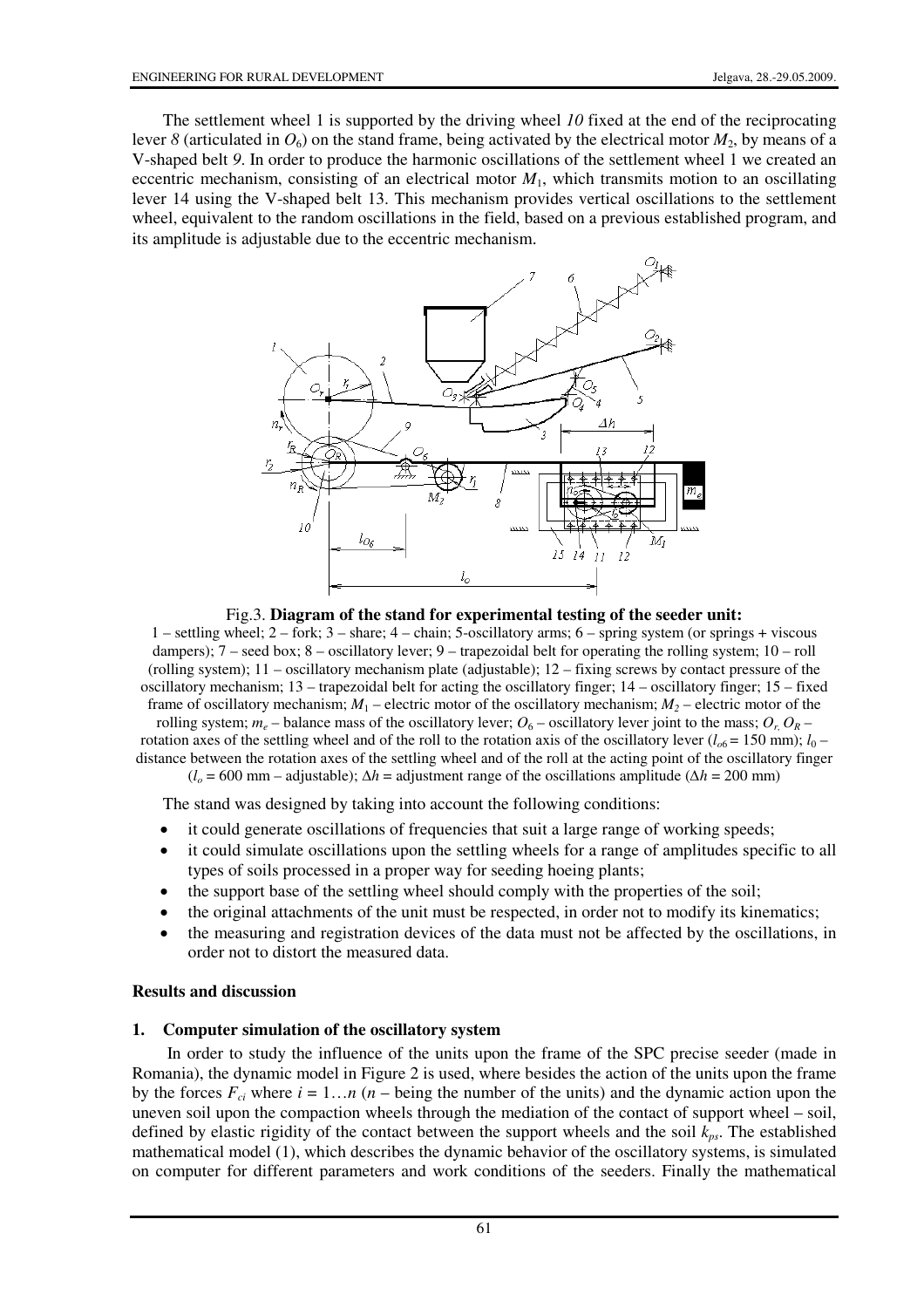t, s

0,4

0.35

 $0,3$ 

 $0.25$ 

conditions are established, which have to be fulfilled of the dynamic system in order to stabilize the evolution of the seeder unit on the support wheels.

Table 1

## **Input data for the modeling of the normal reaction upon the compaction wheel for the seeder unit of SPC precision seeder with metallic rim, equipped with original springs**

| Input data                                                                              |                                            |
|-----------------------------------------------------------------------------------------|--------------------------------------------|
| Travel speed                                                                            | $v_a = 2.78$ m s <sup>-1</sup>             |
| Unevenness height                                                                       | $ho = 0.00417$ m                           |
| Oscillatory mass of the unit                                                            | $m_o = 36.476$ kg                          |
| Unevenness length                                                                       | $L = 0.243$ m                              |
| Gravitational acceleration                                                              | $G = 9.81$ ms <sup>-2</sup>                |
| Equivalent static deformation                                                           | $Z_{st}$ =0.07 m                           |
| Equivalent spring constant                                                              | $k_e = 1.797 \cdot 10^3$ N m <sup>-1</sup> |
| Disturbing throb: $\omega_p = \frac{2 \cdot \pi \cdot v_a}{\pi} = 71,88 \text{ s}^{-1}$ |                                            |

Normal reaction of the soil upon the compaction wheel  $N_r$  applied for the concrete analyzed system is given by the following equation:



# Fig. 2. **Variation of the normal reaction of the soil upon the compaction wheel at the moving**  speed of the unit with  $v_a = 2.78$  m s<sup>-1</sup> (≈10 km h<sup>-1</sup>)

 $0,2$ 

 $\overline{0.15}$ 

0.1

 Introducing in the relation (2 ) the known values for the parameters of the system with the unit of SPC seeder (given in Tab. 1) and modelling this relation by *MATHCAD* Programme [2], the speeds were graphically determined at which the compaction wheel interrupts the contact with the soil. In Figure 2 the graph of the moving speed of the machine of 10 km  $h^{-1}$  (2.78 m s<sup>-1</sup>) is shown.

# **2. Experimental research on the laboratory stand**

0.05

 $-500$ 

 $\theta$ 

Under these circumstances, a series of trials were made among which we compared the results of the trials on the stand of the unit with original springs with the same trials, but at the unit equipped with a system of viscous damper springs, especially conceived by the authors. The trials at the unit with original springs had the following aims:

- establishing the limit working speed of the unit, under similar conditions with those on the field, so that the settling wheels should have a continuous contact with the rolling system;
- comparing the determined limit speed with that in the book of directions.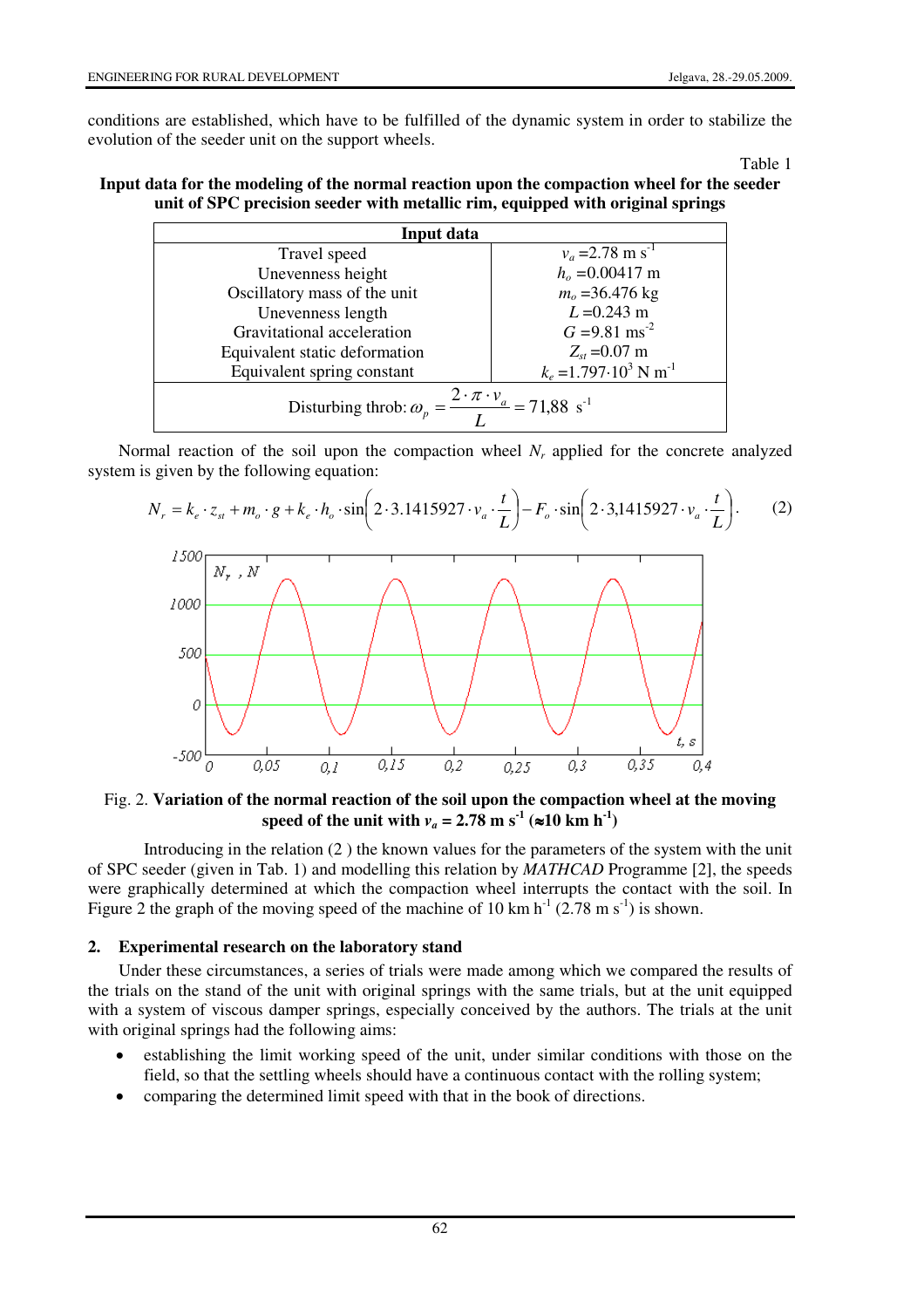

Fig. 4. **The dependence of the amplitude of the settling wheel leaps on the running speed at the unit with springs which is subject to oscillations** 

On the basis of the experimental results, the dependence of the amplitude of the settling wheel leaps on the running speed is shown graphically, as presented in Figure 4. The maximum running speed the seeder can reach, without interrupting the contact with the rolling system is maximum  $2 \text{ m s}^{-1}$  (7.2 km h<sup>-1</sup>).



Fig. 5. **The dependence of the leap amplitude on the settling wheel speed** 

The testing on the stand at the seeder unit equipped with springs and dampers, the special system conceived by the authors had the following purposes: improvement of the system, in order to reduce the vertical oscillations of the settling wheel, as well as the determination on the stand the performances obtained by this new seeding unit. The dependence between the leap amplitude and the working speed is shown in Figure 5, obtained on the basis of processing the experimental data.

#### **Conclusions**

- 1. The dynamic model of the hoeing plants section mechanism, SPC type (made in Romania) is an elasto-plastic pushed in the soil wheel (rolling track). Also, the soil, being a deformable rolling track represents an elasto-plastic support.
- 2. During the working process the soil normal reaction upon the settlement wheel depends on the displacement velocity of the unit. Thus, the unit velocity influences the section stability upon the soil and finally the work quality.
- 3. In order to research the working velocity without the perturbing pulsations leading to the loss of contact between the settlement wheel and the soil, it is necessary to introduce a viscous damping